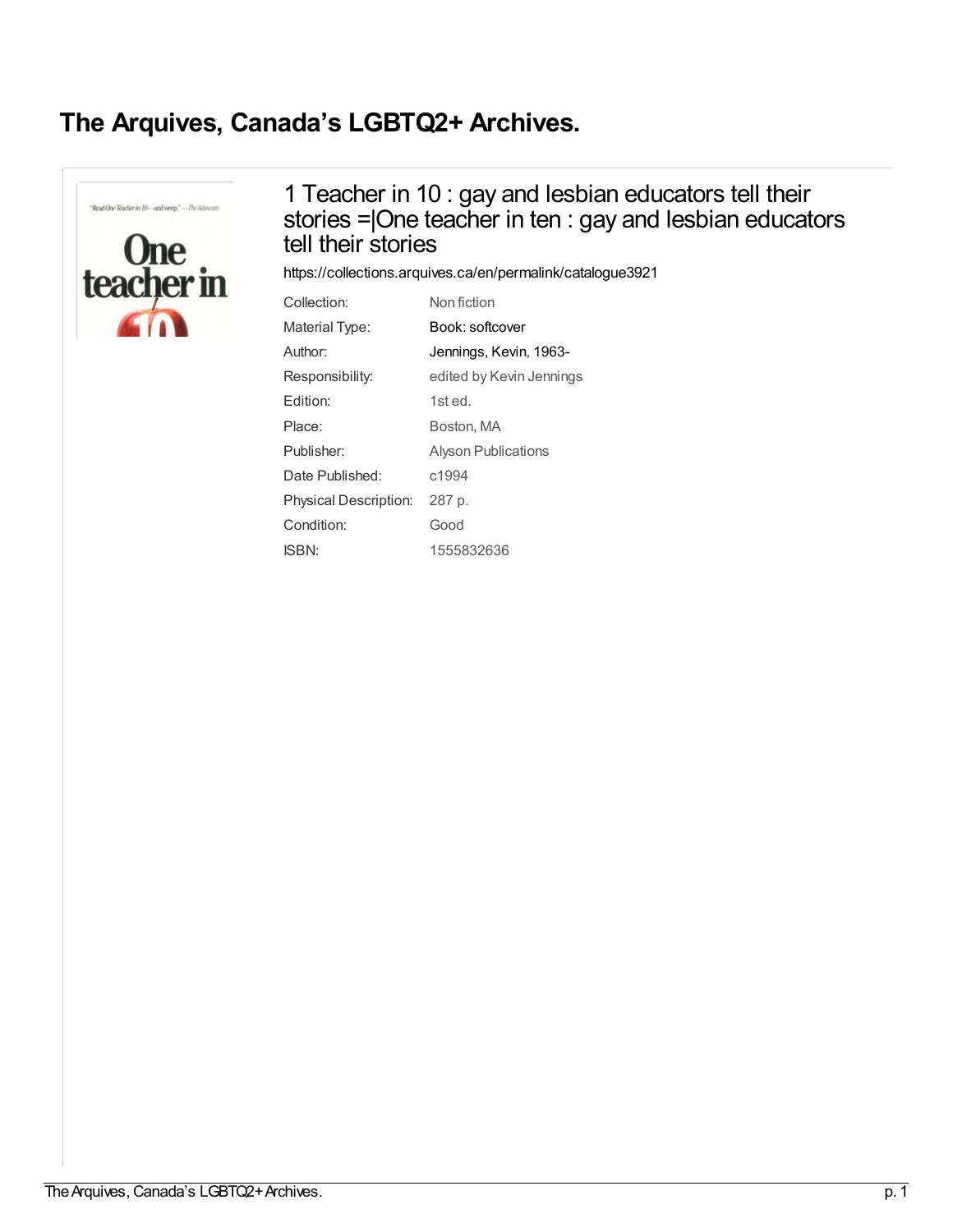## Notes:

Includes bibliographical references.

Includes a list of gay males and lesbian teacher organizations.

Includes short profiles of the contributors

Contents: Preface / by Kevin Jennings [p. 11-14] -- Prologue : a letter to Jerry / by David Ellison [p. 15-16] -- Part 1: Memories [p. 17] -- Iremember / by Kevin Jennings [p. 19-28] -- Skeleton key / by Hope E. Burwell [p. 29-38] -- Wanda and the wastebasket / by Arthur Lipkin [p. 39-49] - - Teaching with the heart / by Ron Ritchart [p.50-53] -- "It's the teachers! The teachers are coming out!" / by Pat McCart [p. 54-57] -- Riding the horse / by Warren J. Blumenfeld [p. 58-64] -- No regrets / byGarry Dowd [p. 65-69] -- Part 2: Journeys [p. 71] -- I have come here to die / by B. Michael Hunter [p. 73-77] -- You can't tell by looking at me / by Christine Robinson [p. 78- 85] -- The Life beyond the vita / by John P. Pikala [p. 86-94] -- Shelly, Hallie, Jack, and me / by Blake Respini [p. 95-99] -- You can't tell him I'm not / by Ruth Irwin [p. 100-105] --Straighforward, but not straight / by Steve Warrne [p. 106-110] -- Out in the country / by Kirk Bell [p. 111-116] -- I'd rather the honesty / by Sara Ford [p. 117-122] -- Yes, I am / by Jim Bridgman  $[p. 123-130]$  -- Coming out of the cloakroom / by Gary Campbell  $[p. 131-136]$  -- Part 3: Struggles [p. 137] -- One teacher in ten thousand out in Kentucky / by Tony Prince [p. 139-146] - - Ms G. is a lesbian / by Teri Gruenwald [p. 147-155] -- So what does happen when you answer "yes" to the "L" question / by Jacqui Griffin [p. 156-163] -- On being out in the classroom : dilemma or duty? / by Raymond Saint Pierre [p. 165-167] -- Say so to my face / by Leslie Brtek  $[p. 168-172]$  -- Get over it / by Karen Keough  $[p. 173-176]$  -- Insisting on ignorance : the paradox of witholding knowledge in our schools / David Brunton [p. 177-190] -- Part 4: Victories [p. 191] -- Private conversations / by Patty Smith [p. 193-199] -- Telling our stories : winning our freedom /by Rodney Wilson [p. 200-207] -- Building a GLOBE in Nebraska / by John Heineman [p. 208-211] -- Out and outcome / by Jan Smith [p. 212-218] -- We don't have a problem here / by Robert Parlin [p. 219-224] -- What's a girl to do? / by Gretchen Hildebrand Coburn [p. 225-227] -- It's who you are that counts / by Bob Zimmerman [p. 228-231] -- Teaching and learning / by Eric Temple [p. 232-237] -- Among friends / by Todd Morman [p. 238-243] -- Working my way back home / by Reggie Sellars [p. 244-253] -- Epilogue : the question / by Anne Osbaldson [p. 255-256] -- Appendix A: A Legal overview of the rights of gay, lesbian, and bisexual teachers / by Mary L. Bonauto [p. 257-271] -- Appendix B: Gay and lesbian teacher organizations [p. 277-281] -- About the contributors [p. 282-287]

Call Number: 4.8 ONE JEN 1994

Description Level: Item

Accession Number: 2001-106

Images